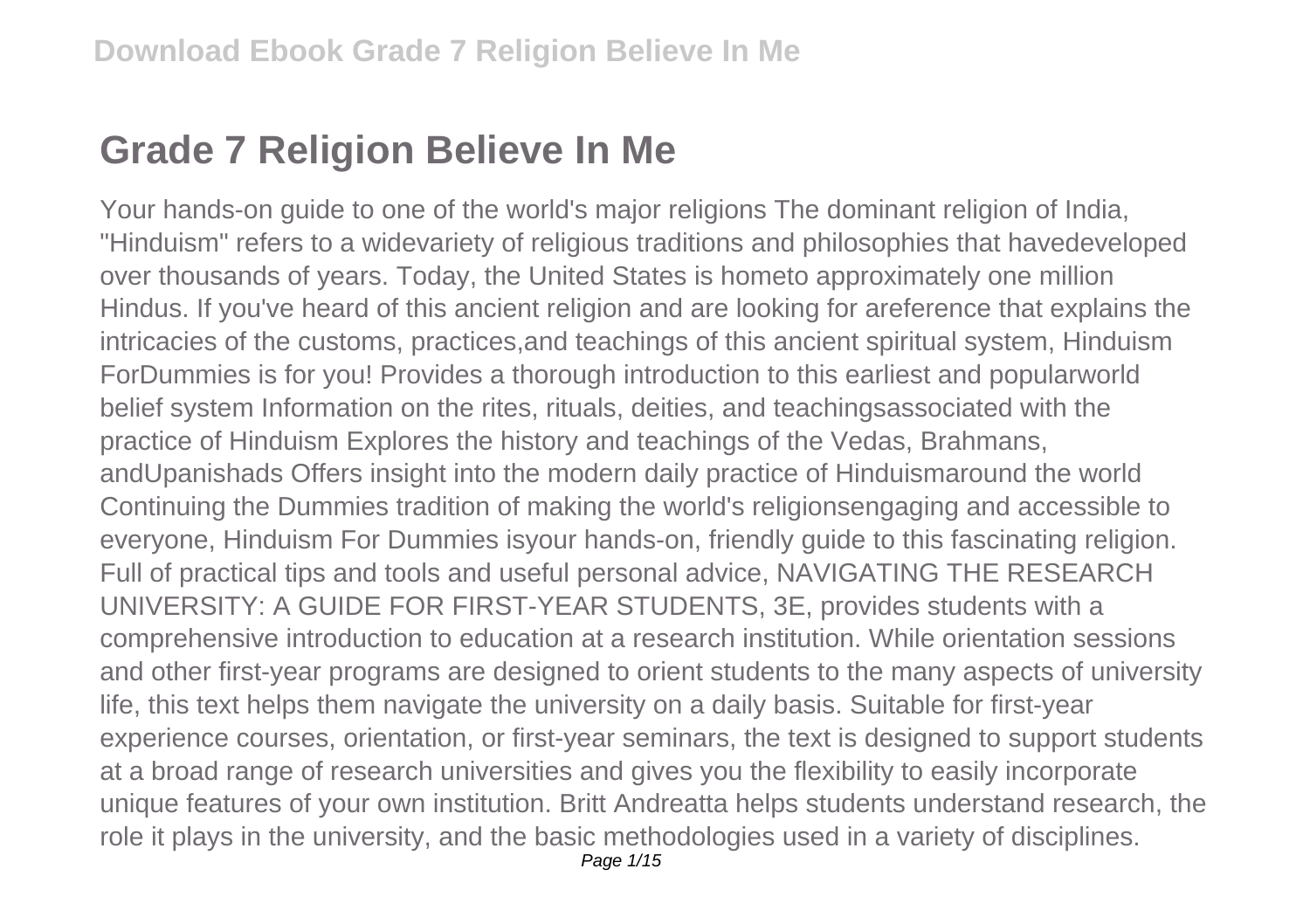Andreatta also guides students in developing the skills necessary for achieving academic success, including critical thinking, thoughtful analysis, and effective writing. In addition, the text includes valuable insights into the personal and working issues students may encounter as new and aspiring members of a community of scholars. Important Notice: Media content referenced within the product description or the product text may not be available in the ebook version.

In the last ten years or so, religious plurality has become higher on the agenda for religious education research in the Nordic countries. This attention to religious plurality partly reflects processes of globalisation that include both physical migration and communication of ideas and is-sues across the world, making it 'smaller'. It also reflects the preoccupation of governments with social cohesion and, as part of this, intercultural education. In the curricula of the Nordic countries this is manifested in different ways, setting also the agenda for parts of educational research. This book addresses issues related to the increasing religious plurality in the Nordic countries. These issues are a challenge to many religious groups including historically dominant Lutheran national churches, both nationally and locally. They have also led to a reorientation in religious education research in the last decade. A rich variety of research perspectives are presented under three headings: Theoretical and methodical perspectives, The world of the students, Teachers and textbooks. Nordic religious education research here proves to be internationally oriented in terms of theoretical perspectives, whilst also contributing to the debate through important empirical studies. Examples of issues covered in the book are unintended learning, dialogue, gender, life-interpretation, spirituality, identity and values. In different ways all the contributions in this book shed light on the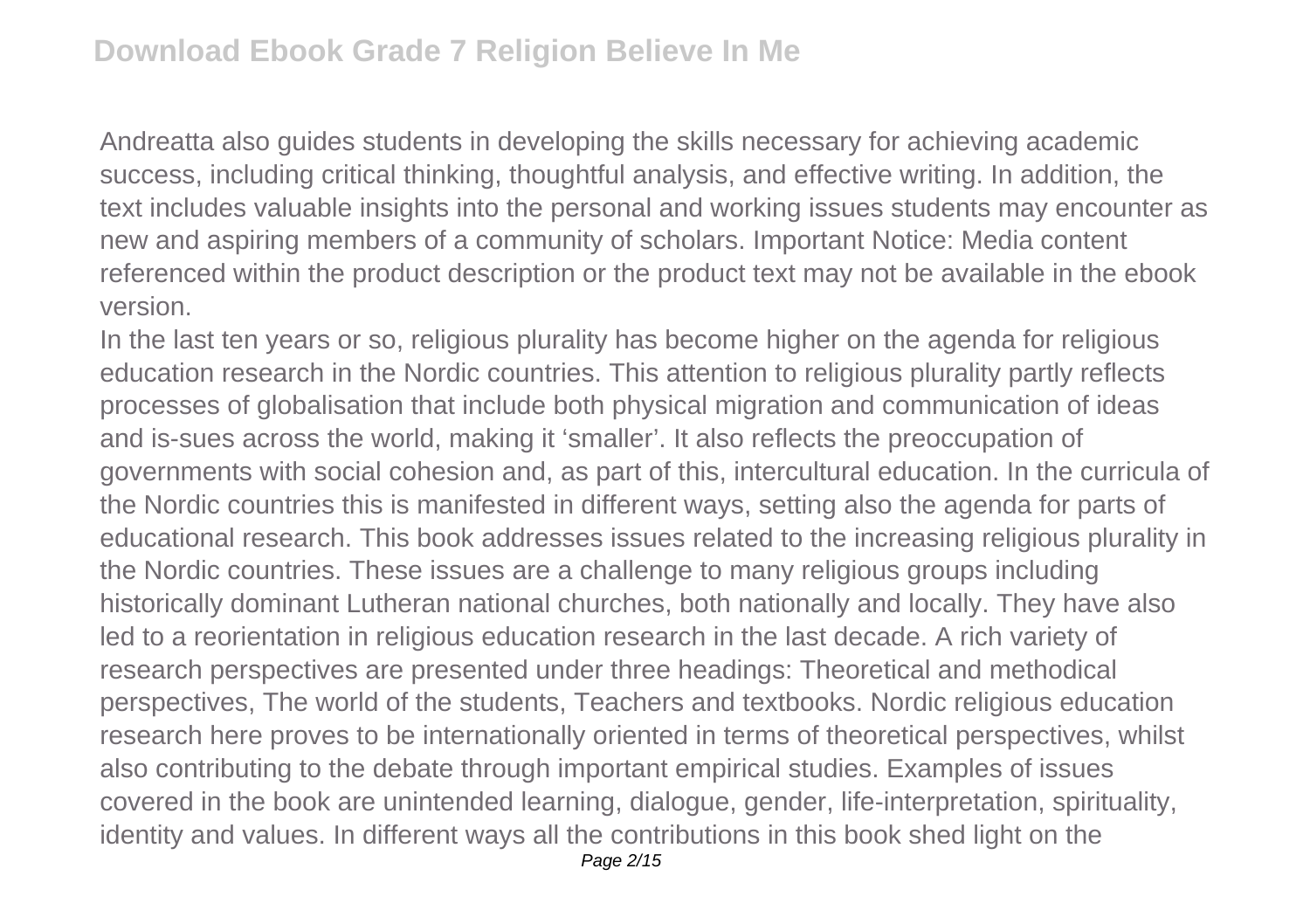common theme of diversity, and are based on a will to include diverse perspectives both on the actors and the material of the classroom as well as on the life world of young people. The researchers represent different generations and different theoretical and methodological perspectives.

Includes Part 1, Number 1: Books and Pamphlets, Including Serials and Contributions to Periodicals (January - June)

Get your students engaged in a love of reading with this exceptional classroom supplement. It provides instructional reading practice for below-average and/or reluctant readers, independent reading activities for the average reader, and supplemental reading for the more competent readers in your classroom. Designed with high-interest, low-readability stories perfect for students in seventh grade, it also includes a reading level analysis for reading selections and answer keys. Mark Twain Media Publishing Company specializes in providing captivating, supplemental books and decorative resources to complement middle- and upper-grade classrooms. Designed by leading educators, the product line covers a range of subjects including mathematics, sciences, language arts, social studies, history, government, fine arts, and character. Mark Twain Media also provides innovative classroom solutions for bulletin boards and interactive whiteboards. Since 1977, Mark Twain Media has remained a reliable source for a wide variety of engaging classroom resources.

NATIONAL BESTSELLER • From the author of Into the Wild and Into Thin Air, This extraordinary work of investigative journalism takes readers inside America's isolated Mormon Fundamentalist communities, where some 40,000 people still practice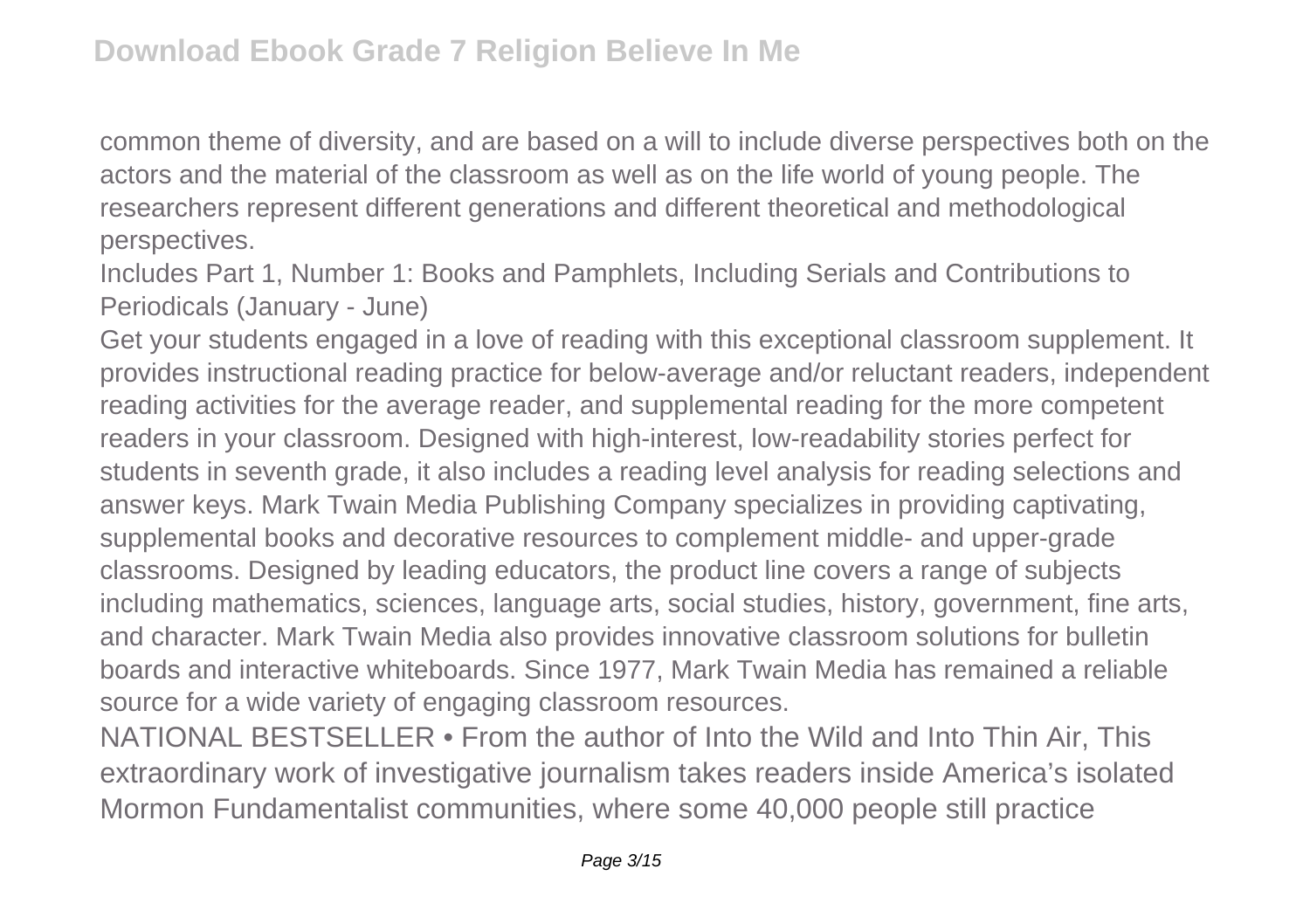polygamy. Defying both civil authorities and the Mormon establishment in Salt Lake City, the renegade leaders of these Taliban-like theocracies are zealots who answer only to God. At the core of Krakauer's book are brothers Ron and Dan Lafferty, who insist they received a commandment from God to kill a blameless woman and her baby girl. Beginning with a meticulously researched account of this appalling double murder, Krakauer constructs a multi-layered, bone-chilling narrative of messianic delusion, polygamy, savage violence, and unyielding faith. Along the way he uncovers a shadowy offshoot of America's fastest growing religion, and raises provocative questions about the nature of religious belief.

This open access book draws on award-winning cross-generational research comparing the complex and life-changing processes of settlement among Albanian migrants and their adolescent children in three European cities: London (UK), Thessaloniki (Greece), and Florence (Italy). Building on key concepts from the social sciences and migration studies, such as identity, integration and transnationalism, the author links these with emerging theoretical notions, such as mobility, translocality and cosmopolitanism. Ethnic identities, transnational ties and integration pathways of the youngsters and adults are compared, focusing on intergenerational transmission in particular and recognizing mobility as an inherent characteristic of contemporary lives. Departing from the traditional focus on the adult children of settled migrants and the main immigration countries of continental North-Western Europe, this study centres on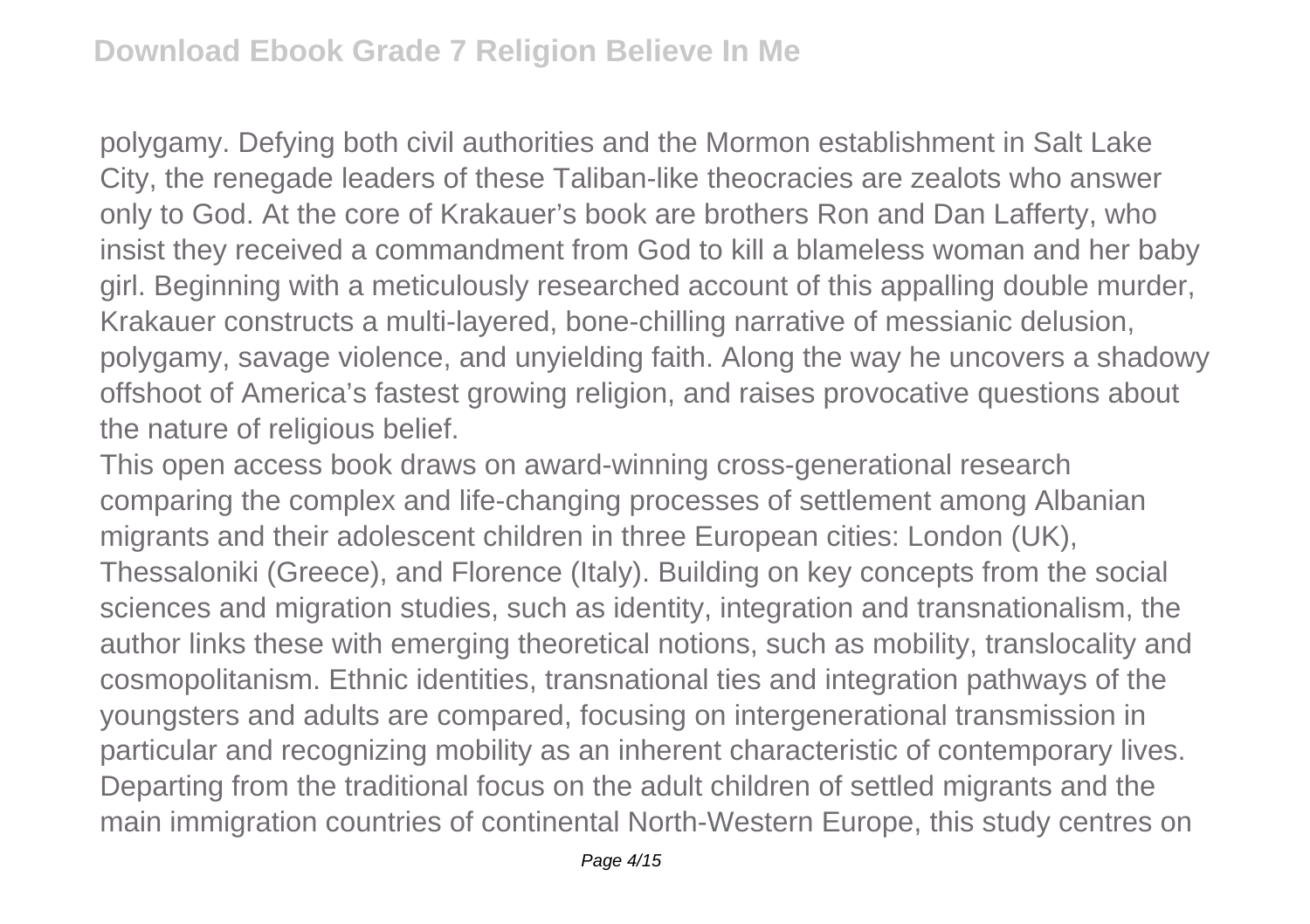Southern Europe and Great Britain and a very recently settled immigrant group. The result is an illuminating early look at a second generation "in-the-making". Indeed, the findings provide ample grounds for pragmatic and forward-looking policy to enable these migrant-origin youngsters, and others like them, to more fully attain their potential. The book ends with a call to reassess the term "second generation" as it is currently used in policy and scholarly works. Children of migrants seldom see themselves as a particular and homogeneous group with ethnicity as an intrinsic identifying quality. More importantly, they make use of all the limited resources at their disposal, and view their integration processes through broader geographies – showing sometimes a cosmopolitan orientation, but also using localized reference points, such as the school, city, or urban neighbourhood.

Offers a behind-the-scenes view of the ways in which special-interest groups influence the content of textbooks used in public and private schools throughout America. This book describes six cases resulting from attempts to suppress information on evolution, gun control and pacifism.

Provides students with skills needed to compare and contrast fiction and nonfiction passages. Provides practice in: reading comprehension; analyzing story elements; keeping sequence and details from two sources separate; multiple choice questions; written response questions on individual passage themes; and written response questions that utilize information from two contrasting passages. Includes standards &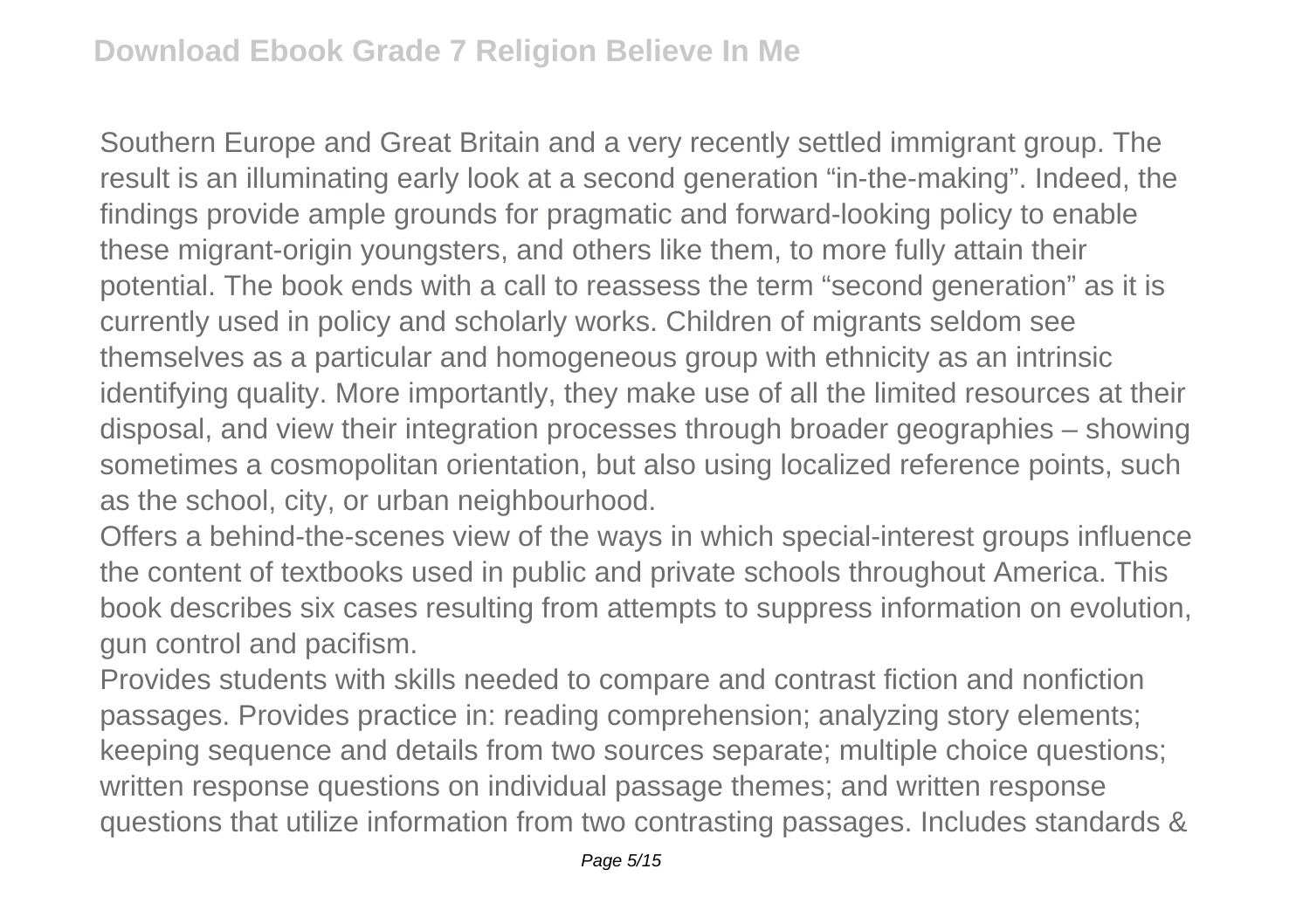benchmarks and answer key.

Using their native language, the Navajo Marines played an invaluable part in World War II as they sent messages, did maneuvers, and completed tasks with words that couldn't be deciphered by the enemy. Reprint.

In recent decades, the lives of people in their late teens and twenties have changed so dramatically that a new stage of life has developed. In his provocative work, Jeffrey Jensen Arnett has identified the period of emerging adulthood as distinct from both the adolescence that precedes it and the young adulthood that comes in its wake. Arnett's new paradigm has received a surge of scholarly attention due to his book that launched the field, Emerging Adulthood. On the 10th Anniversary of the publication of his groundbreaking work, the second edition of Emerging Adulthood fully updates and expands Arnett's findings and includes brand new chapters on media use, social class issues, and the distinctive problems of this life stage. In spite of the challenges they face, Arnett explains that emerging adults are particularly skilled at maintaining contradictory emotions--they are confident while being wary, and optimistic in the face of large degrees of uncertainty. Merging stories from the lives of emerging adults themselves with decades of research, Arnett covers a wide range of topics, including love and sex, relationships with parents, experiences at college and work, and views of what it means to be an adult. He also refutes many of the negative stereotypes about emerging adults today, finding that they are not "lazy" but remarkably hard-working in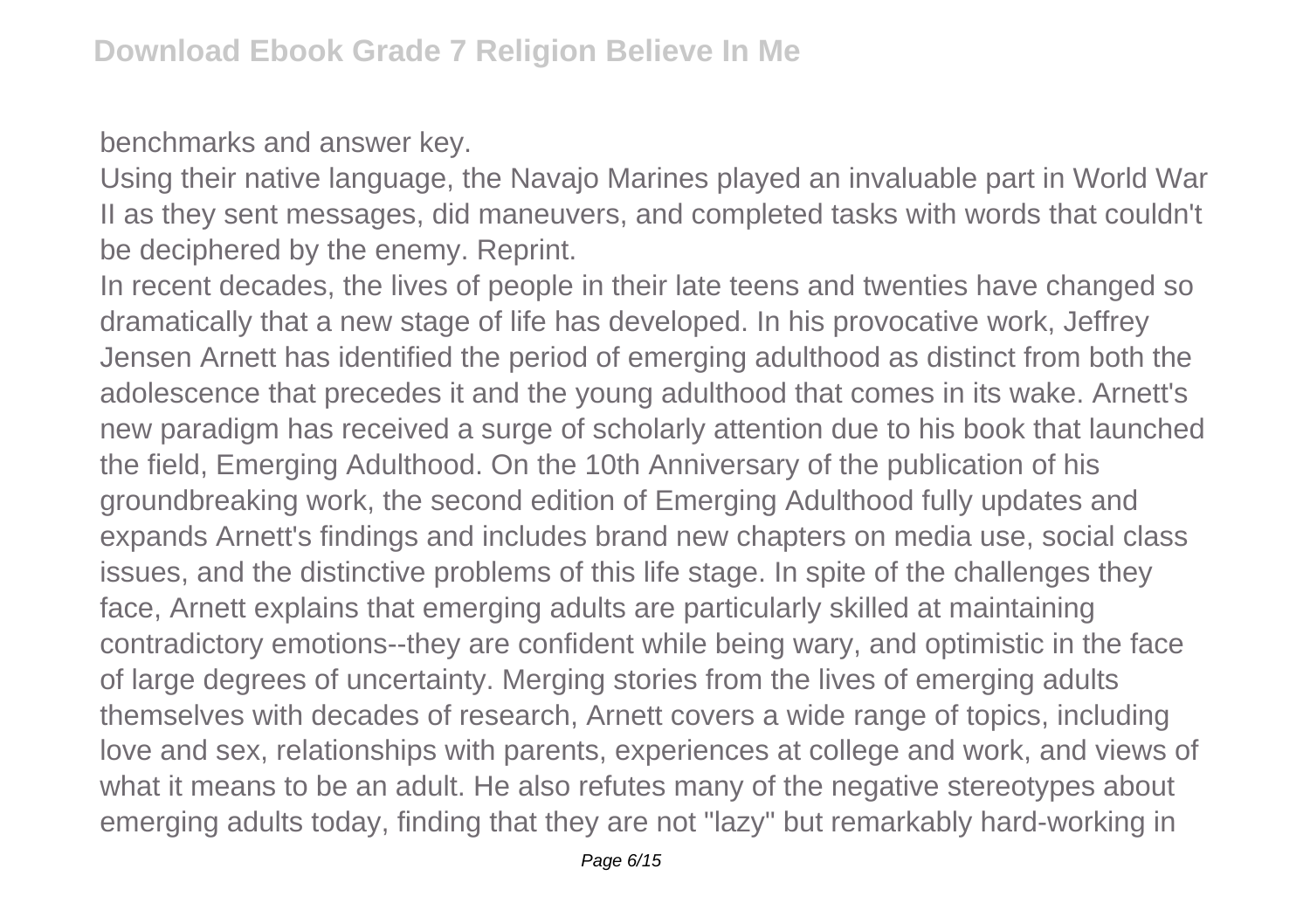most cases, and not "selfish" but rather concerned with making a contribution to improving the world. As the nature of American youth and the meaning of adulthood further evolve, Emerging Adulthood will continue to be essential reading for understanding the face of modern America.

"This program helps students unlock the meaning of over 60% of the words they encounter in the classroom and beyond with a systematic approach to teaching vocabulary using Greek and Latin prefixes, bases, and suffixes. Students are introduced to one new root per lesson with daily activities to ensure that they learn the root and the many English words it generates. The teacher's guide includes lesson plans with detailed notes about words from each root, overhead transparencies for introductory activities, standards-based connections, and differentiation strategies."--Publisher website.

In innumerable discussions and activities dedicated to better understanding and helping teenagers, one aspect of teenage life is curiously overlooked. Very few such efforts pay serious attention to the role of religion and spirituality in the lives of American adolescents. But many teenagers are very involved in religion. Surveys reveal that 35% attend religious services weekly and another 15% attend at least monthly. 60% say that religious faith is important in their lives. 40% report that they pray daily. 25% say that they have been "born again." Teenagers feel good about the congregations they belong to. Some say that faith provides them with guidance and resources for knowing how to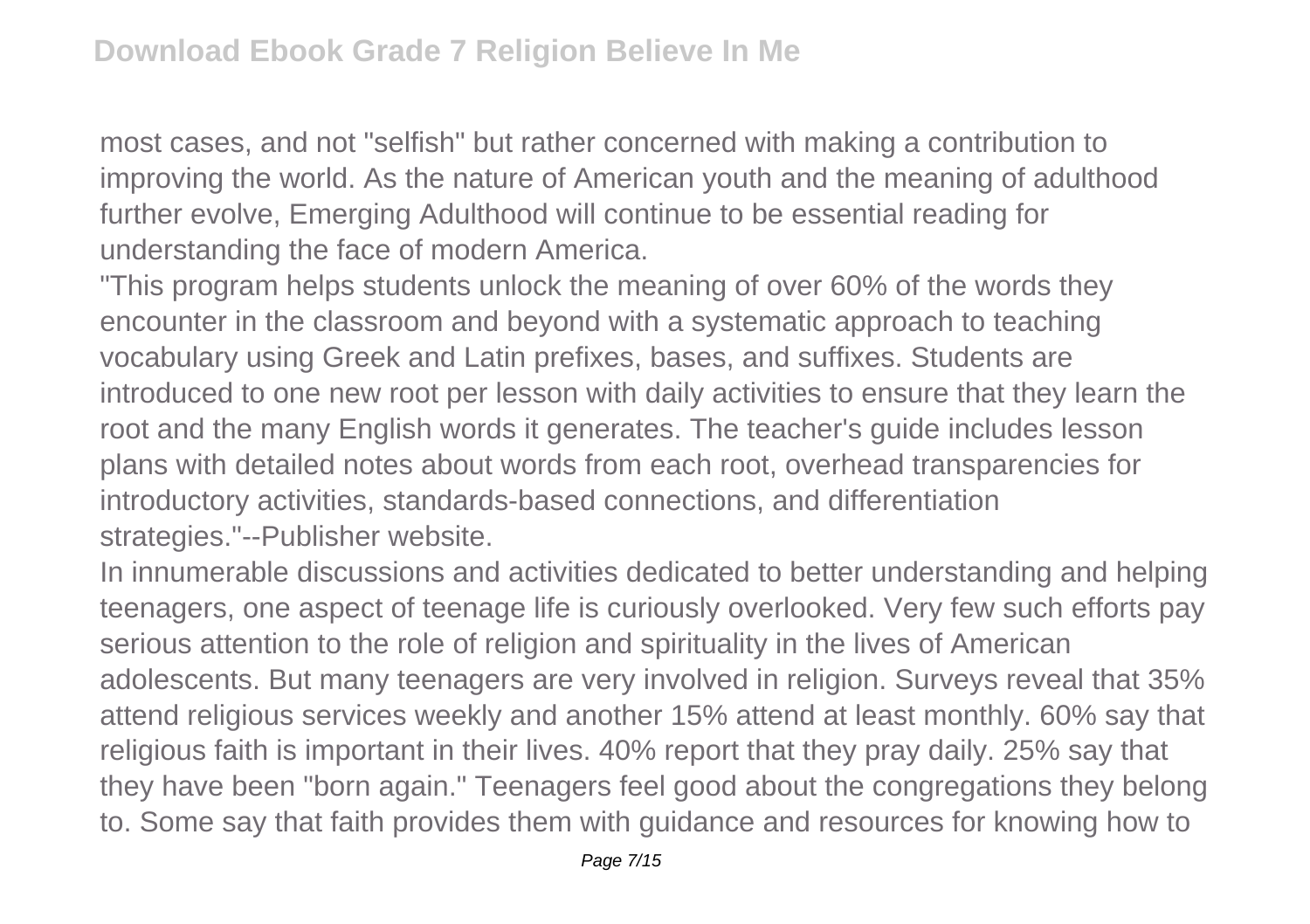live well. What is going on in the religious and spiritual lives of American teenagers? What do they actually believe? What religious practices do they engage in? Do they expect to remain loyal to the faith of their parents? Or are they abandoning traditional religious institutions in search of a new, more authentic "spirituality"? This book attempts to answer these and related questions as definitively as possible. It reports the findings of The National Study of Youth and Religion, the largest and most detailed such study ever undertaken. The NYSR conducted a nationwide telephone survey of teens and significant caregivers, as well as nearly 300 in-depth face-to-face interviews with a sample of the population that was surveyed. The results show that religion and spirituality are indeed very significant in the lives of many American teenagers. Among many other discoveries, they find that teenagers are far more influenced by the religious beliefs and practices of their parents and caregivers than commonly thought. They refute the conventional wisdom that teens are "spiritual but not religious." And they confirm that greater religiosity is significantly associated with more positive adolescent life outcomes. This eagerly-awaited volume not only provides an unprecedented understanding of adolescent religion and spirituality but, because teenagers serve as bellwethers for possible future trends, it affords an important and distinctive window through which to observe and assess the current state and future direction of American religion as a whole.

Spirit of Truth Student Workbook Grade 7Sophia Institute for TeachersBuilding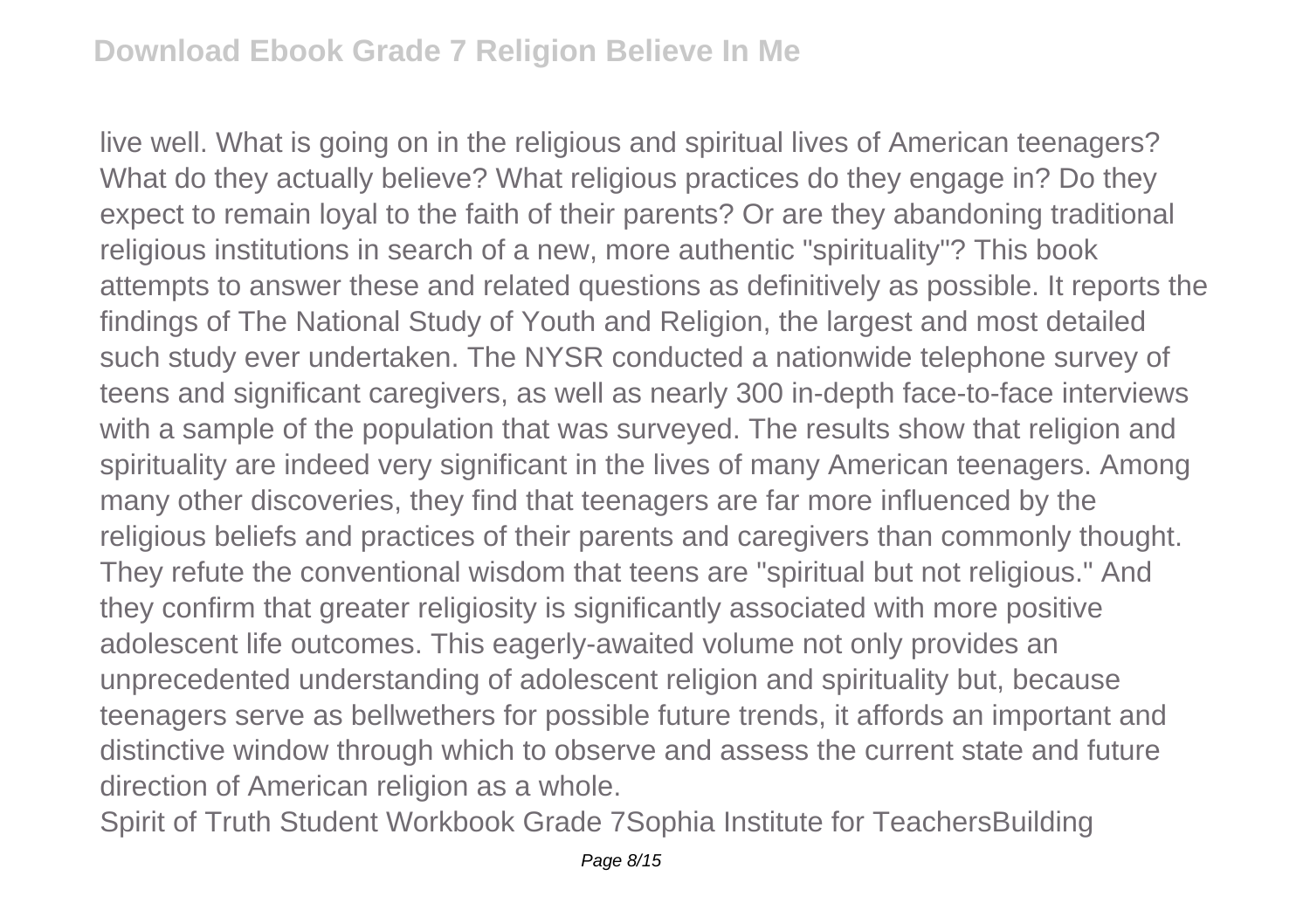Vocabulary: Grade 7: Kit eBookGrade 7Teacher Created Materials Contents OverviewUnit 1: I... WeUnit 2: We believe in GodUnit 3: We believe in God the Father AlmightyUnit 4: We believe in God... the Creator of heaven and earthUnit 5: We believe in Jesus Christ, his only SonUnit 6: We believe in Jesus... our LordUnit 7: We believe in Jesus... who was conceived by the Holy Spirit and born of the Virgin MaryUnit 8: He suffered under Pontius Pilate, was crucified, died and was buried. He descended to the deadUnit 9: On the third day he rose again. He ascended into heaven.Unit 10: He is seated at the right hand of the Father. He will come again to judge the living and the dead.

The Secret Lives of Saints paints a troubling portrait of an extreme religious sect. These zealous believers impose severe and often violent restrictions on women, deprive children of education and opt instead to school them in the tenets of their faith, defy the law and move freely and secretly over international borders. They punish dissent with violence and even death. No, this sect is not the Taliban, but North America's fundamentalist Mormons. Daphne Bramham explores the history and ideas of this surprisingly resilient and insular society, asking the questions that surround its continued existence and telling the stories of the men and women whose lives are so entwined with it—both the leaders and the victims.

The National Association for Multicultural Education in Washington, D.C., listed a number of issues that the school curriculum should address with reference to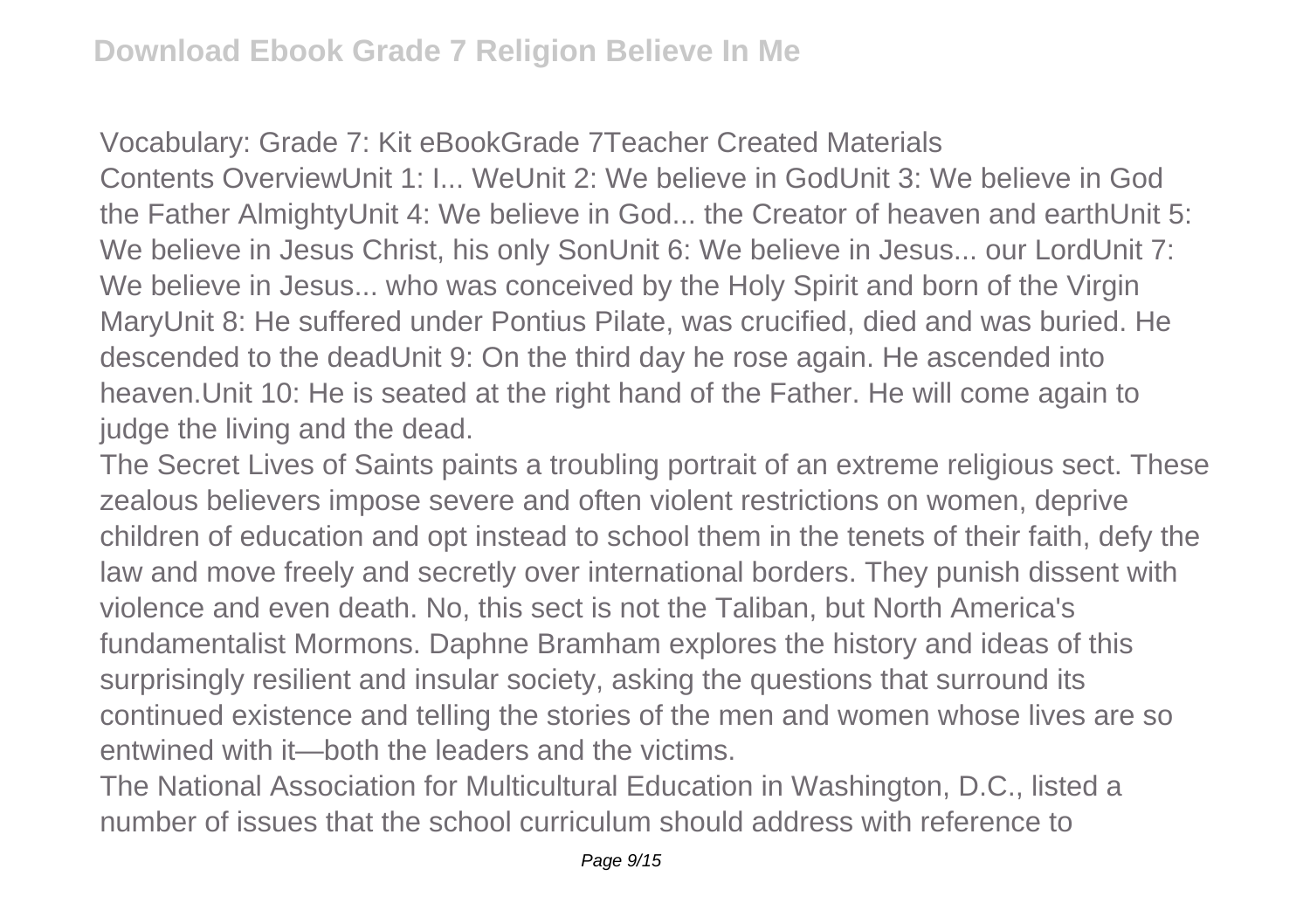multicultural education, including racism, sexism, classism, linguicism, ablism, ageism, heterosexism, and religious intolerance. It is noteworthy that of all these issues, religion is about the only one that throughout history people are willing to die for, although whether what is at issue is really religion or other things such as territory is another matter. It is also interesting that all the others have isms in their names but religious issues are characterized by intolerance. Perhaps we should try to understand this intolerance and look at what steps might help to alleviate it. However, while intolerance might seem a simple thing, understanding what is behind it and how it plays such a crucial role in religion requires what we refer to in the Introduction chapter as a multifaceted approach at multiple levels. It is not enough just to try to dispel stereotypes of followers of other religions, or to point out commonalities in world religions. We should, for example, try to understand and appreciate how adherents of other religions try to answer questions regarding their adaptation to the contemporary environment. It is through understanding how different religions coexist side by side at various levels that we truly come to learn about religion in multicultural education. Gold-medal winner of a Next Generation Book Award, silver-medal winner of the Independent Publishers Book Award. As featured on the PBS NewsHour "A gem of a

book." — LIBRARY JOURNAL (STARRED REVIEW) A step-by-step guide to raising confident, open-minded kids in an age of religious intolerance. Relax, It's Just God offers parents fresh, practical and honest ways to address issues of God and faith with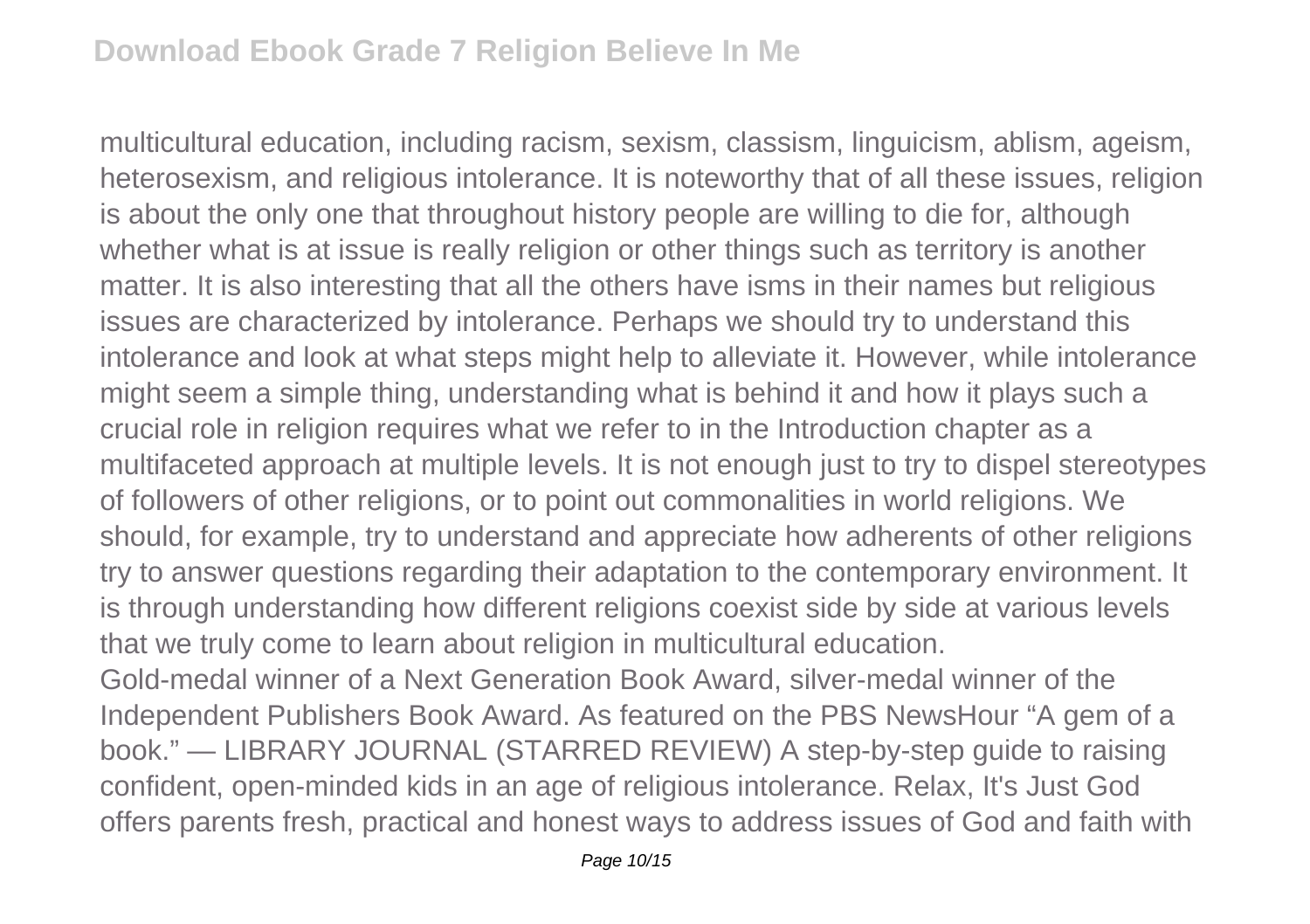children while promoting curiosity and kindness, and successfully fending off indoctrination. A rapidly growing demographic cohort in America, secular parents are at the forefront of a major and unprecedented cultural shift. Unable to fall back on what they were taught as children, many of these parents are struggling, or simply failing, to address issues of God, religion and faith with their children in ways that promote honesty, curiosity, kindness and independence. The author sifts through hard data, including the results of a survey of 1,000 nonreligious parents, and delivers gentle but straightforward advice to both non-believers and open-minded believers. With a thoughtful voice infused with humor, Russell seamlessly merges scientific thought, scholarly research and everyday experience with respect for a full range of ways to view the world. "Relax, It's Just God" goes beyond the numbers to assist parents (and grandparents) who may be struggling to find the right time place, tone and language with which to talk about God, spirituality and organized religion. It encourages parents to promote religious literacy and understanding and to support kids as they explore religion on their own -- ensuring that each child makes up his or her own mind about what to believe (or not believe) and extends love and respect to those who may not agree with them. Subjects covered include: • Talking openly about our beliefs without indoctrinating kids • Making religious literacy fun and engaging • Talking about death without the comforts of heaven • Navigating religious differences with extended family members • What to do when kids get threatened with hell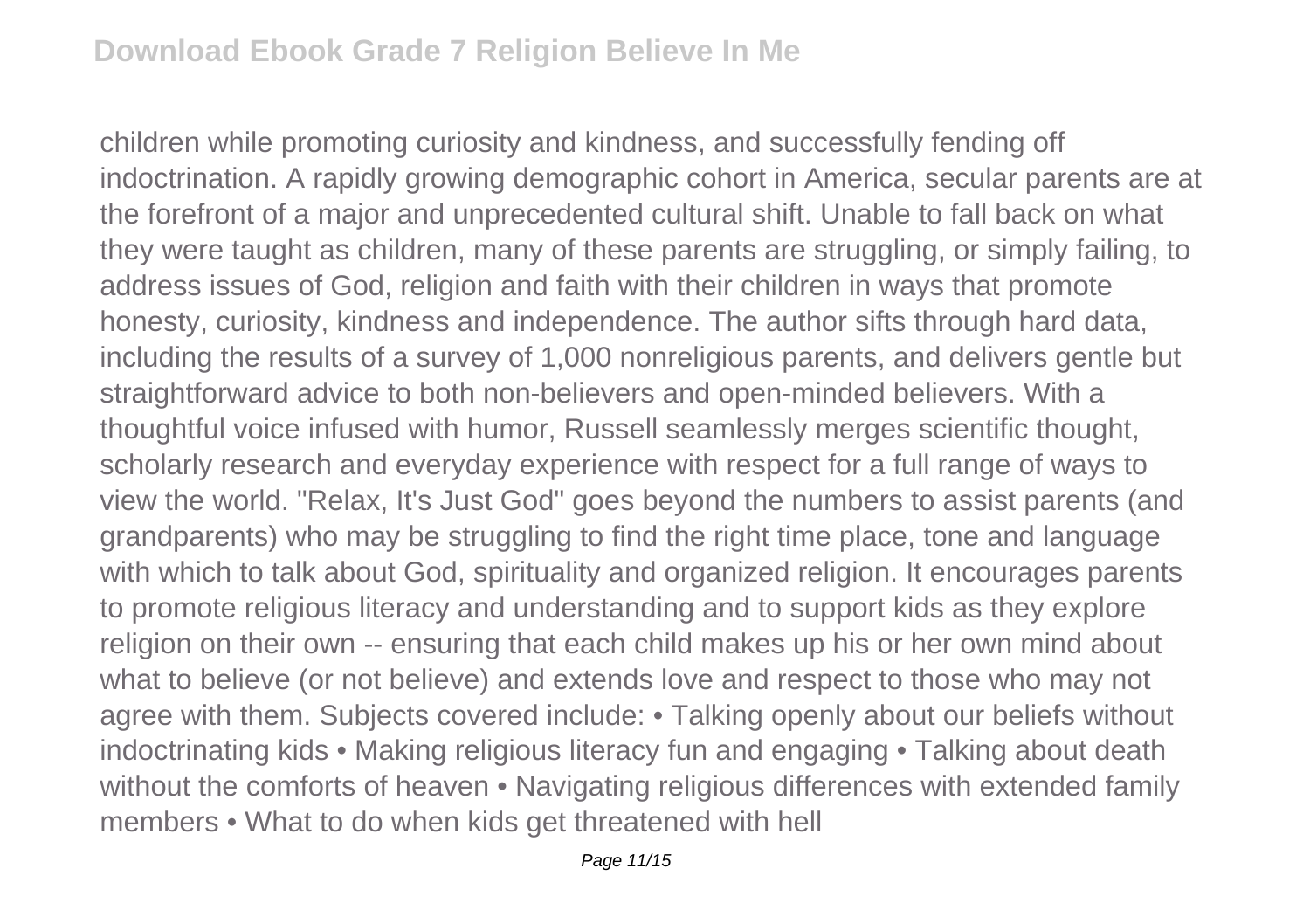The relationship between religion and sexuality is often framed as inherently conflictual. But what actually happens when religion and sexuality converge in contemporary contexts? This provocative volume goes beyond the familiar debates over toleration and accommodation to explore the ways in which various forms of religious affiliation and sexual identity do, in fact, co-exist. Drawing on interviews and analyzing media representations, legislation, and public discourse on topics such as education, economics, and same-sex marriage in North America and the United Kingdom, this book foregrounds the complexity and multiplicity of religious and sexual identities and practices.

1. Chapter-wise presentation for systematic and methodical study 2. Strictly based on the latest CBSE Curriculum and National Curriculum Framework. 3. All Questions from the Latest NCERT Textbook are included. 4. Previous Years' Question Papers from Kendriya Vidhyalaya Sangathan are included. 5. Latest Typologies of Questions developed by Oswaal Editorial Board included. 6. Mind Maps in each chapter for making learning simple. 7. 'Most likely Questions' generated by Oswaal Editorial Board with 100+ years of teaching experience• Strictly as per the NCERT and CBSE Curriculum • Typology of questions includes MCQs ,VSA, SA, & LA • Includes Hots and value Based Questions

Jacqueline Woodson's National Book Award and Newbery Honor winner, now available in paperback with 7 all-new poems. Jacqueline Woodson is the 2018-2019 National Ambassador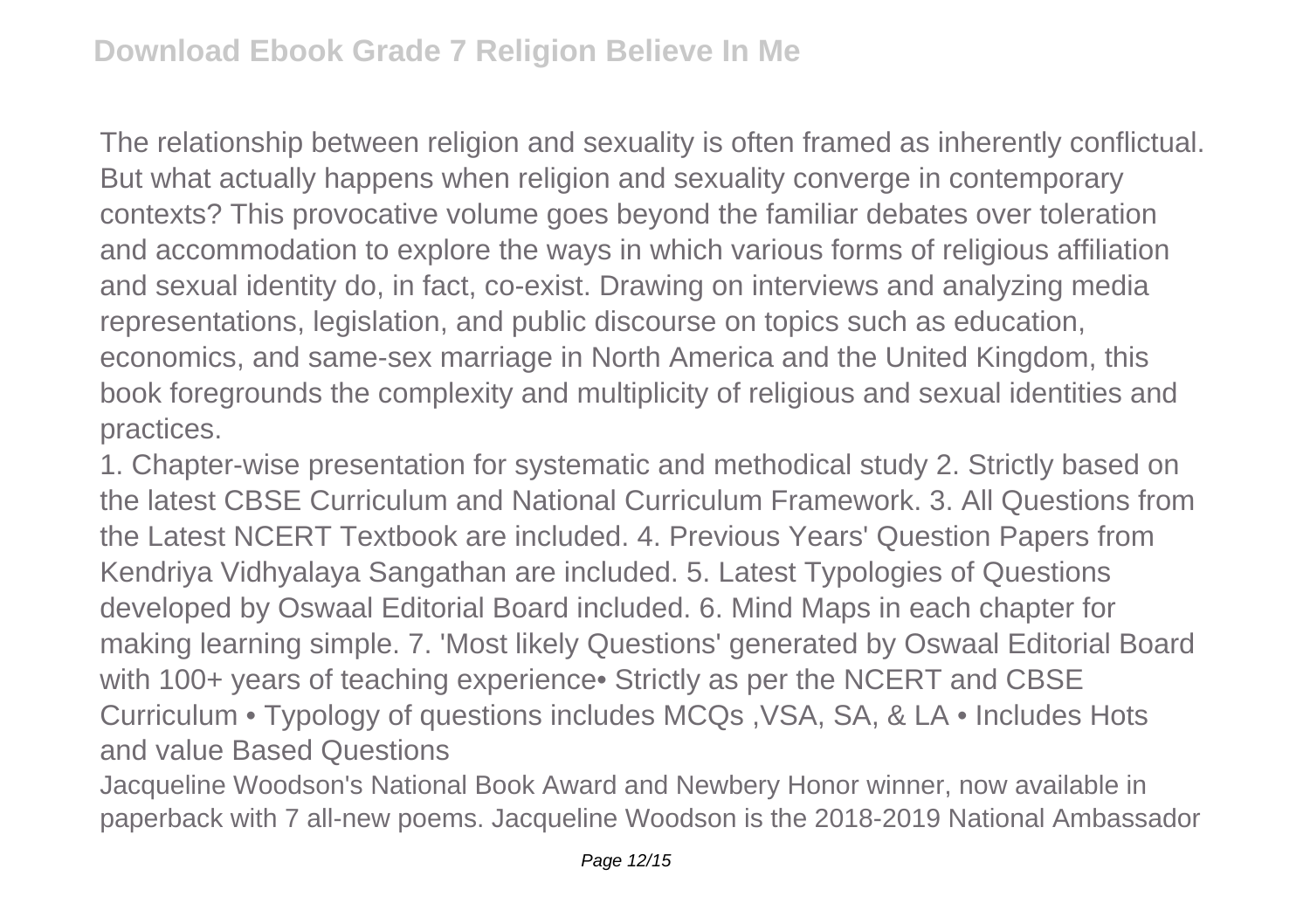for Young People's Literature A President Obama "O" Book Club pick Raised in South Carolina and New York, Woodson always felt halfway home in each place. In vivid poems, she shares what it was like to grow up as an African American in the 1960s and 1970s, living with the remnants of Jim Crow and her growing awareness of the Civil Rights movement. Touching and powerful, each poem is both accessible and emotionally charged, each line a glimpse into a child's soul as she searches for her place in the world. Woodson's eloquent poetry also reflects the joy of finding her voice through writing stories, despite the fact that she struggled with reading as a child. Her love of stories inspired her and stayed with her, creating the first sparks of the gifted writer she was to become. Includes 7 new poems, including "Brown Girl Dreaming". Praise for Jacqueline Woodson: A 2016 National Book Award finalist for her adult novel, ANOTHER BROOKLYN "Ms. Woodson writes with a sure understanding of the thoughts of young people, offering a poetic, eloquent narrative that is not simply a story . . . but a mature exploration of grown-up issues and self-discovery."--The New York Times Book Review Exam Board: AQA Level: AS/A-level Subject: Religious Studies First Teaching: September 2016 First Exam: June 2017 AQA Approved Engage students with accessible content that draws out the key theories, ensuring students have a thorough understanding of Christianity and the philosophical and ethical issues; developed by subject specialist John Frye and the leading Religious Studies publisher\*. - Confidently teach 'Philosophy and religion' and 'Ethics, religion and society' with comprehensive coverage of the key philosophers, concepts and theories along with sources of theological authority - Supports learning and revision with a range of contemporary activities, discussion points and unit summaries - Prepares students for assessment with revision questions at the end of each chapter and practice questions tailored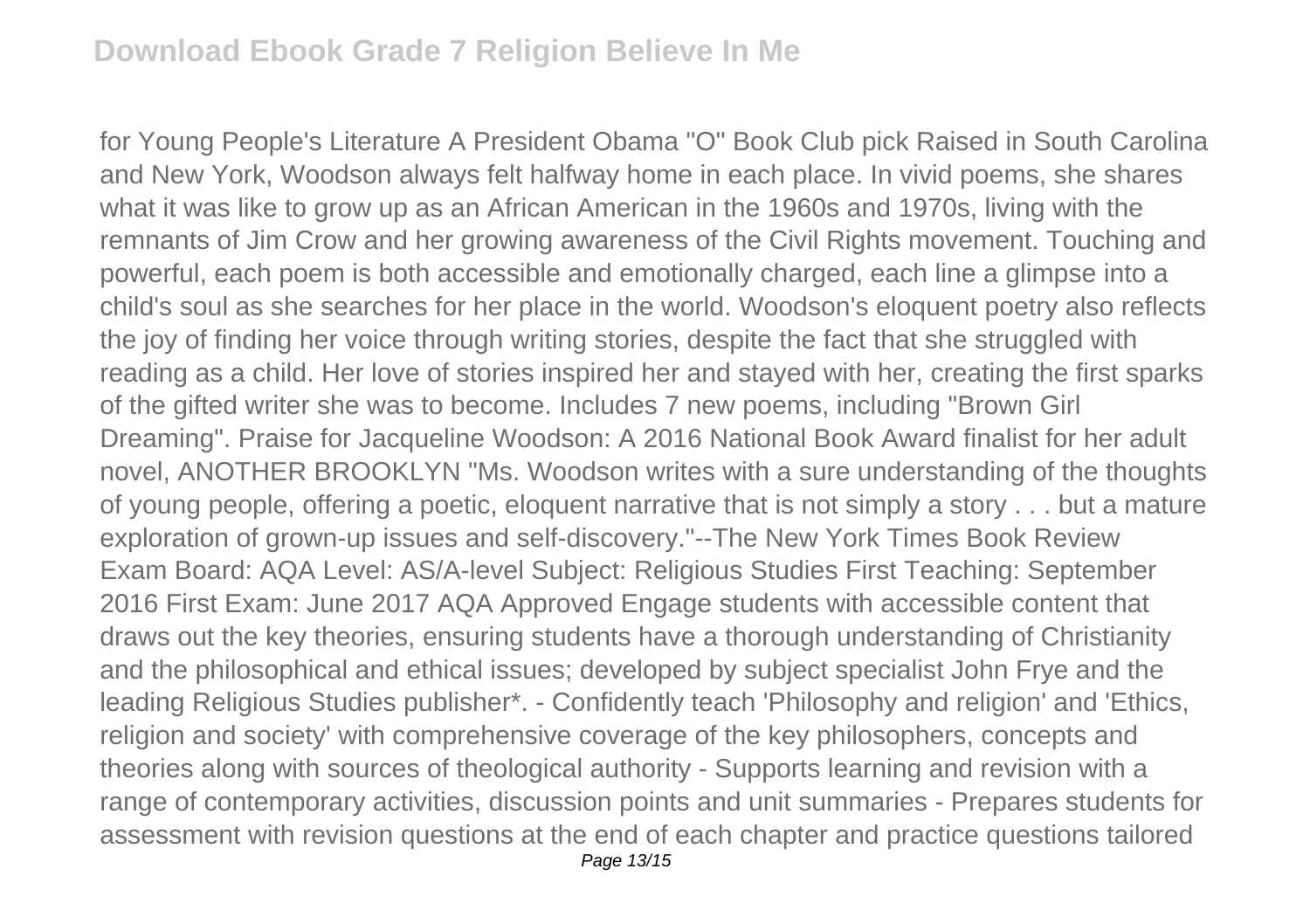to the assessment objectives. Content covered: Philosophy and religion Sections A and B (Section A is covered through Christianity) Ethics, religion and society Sections A and B (Section A is covered through Christianity) Free support - Sample material for Book 2 - Summer term 2017 All of the above will be available online at www.hoddereducation.co.uk/alevelrs/aqa \*Taken from Educational Publishers Council

**statistics** 

Master storyteller Christopher Paul Curtis's Newbery Honor novel, featuring his trademark humor and unique narrative voice, is now part of the Scholastic Gold line! All Faithful People was first published in 1983. Minnesota Archive Editions uses digital technology to make long-unavailable books once again accessible, and are published unaltered from the original University of Minnesota Press editions. In 1924 Robert and Helen Lynd went to Middletown (Muncie, Indiana) to study American institutions and values. The results of their work are the classic studies Middletown (1929) and Middletown in Transition (1937). In the late 1970s a team of social scientists returned to Middletown to gauge the changes that have taken place in the fifty years since the Lynds' first visit. The Middletown III Project, by replicating the earlier work, in some cases by using the same questions, provides an unprecedented portrait of a small American town as it adapts to changing times. Its first report, Middletown Families, was published by Minnesota in 1982. This book explores the role of religion in the life of Middletown. Using the Lynds' magnificent cache of empirical data as a base, social scientists on the Middletown III Project attempted to gauge how religious beliefs and practices have changed. For the most part, their findings show that the current perception of a trend toward a more secular society is not true. In Middletown, religion seems to be more